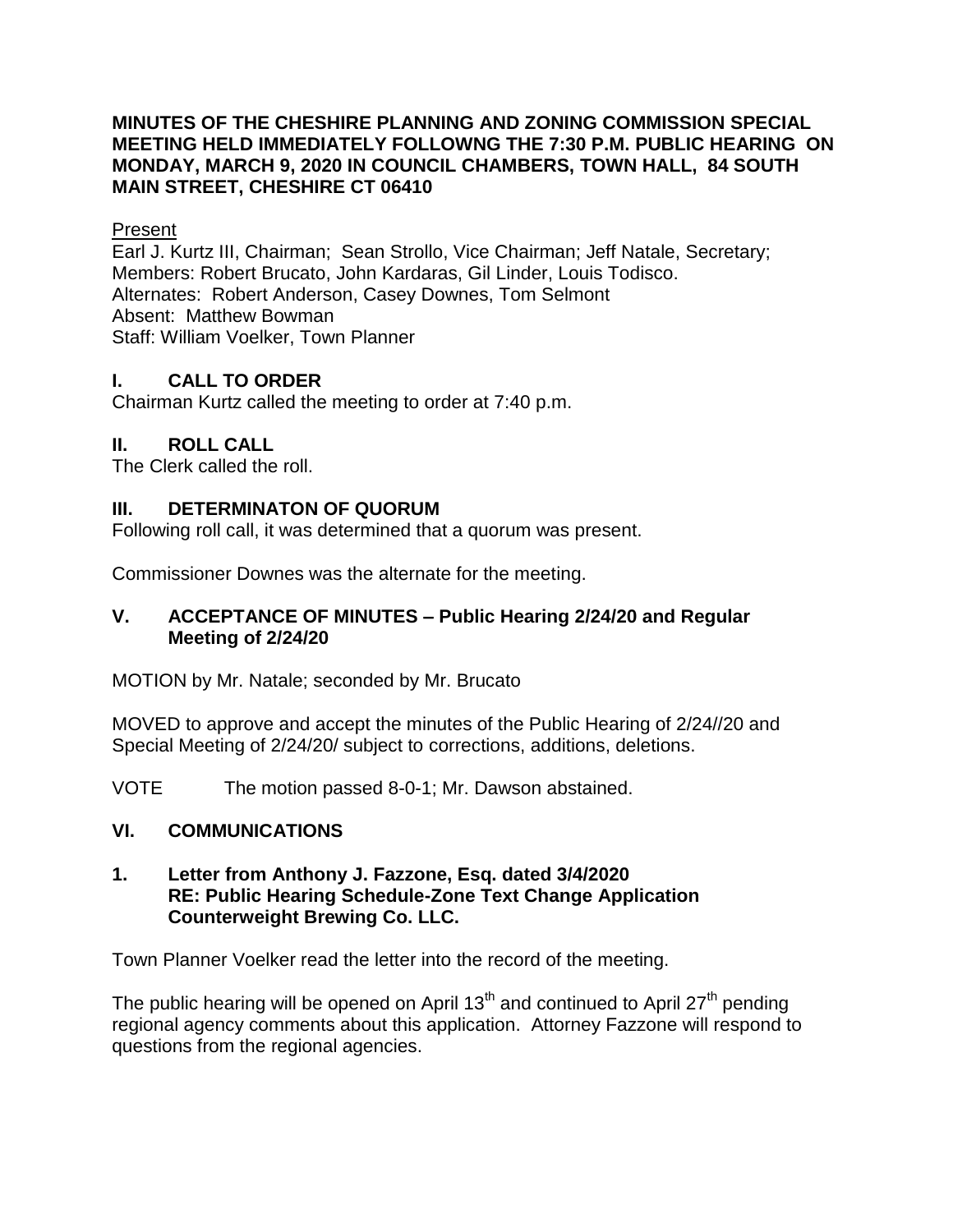## **VIII. UNFINISHED BUSINESS**

**1. Special Permit Application PH 3/9/20 Caroline Dircks MAD 6/13/20 255 Spruce Street Cottage Food**

MOTION by Mr. Natale; seconded by Mr. Kardaras

MOVED that the Cheshire Planning and Zoning Commission finds that the proposed cottage food home enterprise at 255 Spruce Street, Cheshire CT is consistent with the requirements set forth in Section 30, Schedule A, Item 18B of the Cheshire Zoning Regulations and hereby approves this application conditioned upon satisfaction of comments from the Town Engineer dated March 3, 2020.

#### **Discussion**

Mr. Natale commented on this business being good for the community with opening of a new shop in the Watch Factory site.

VOTE The motion passed unanimously by those present.

**2. Site Plan Application MAD 4/28/20 James A. Fazzone Developers LLC 1490 Highland Avenue To add a second floor within a building at 1490 Highland Avenue for Public Storage Facility (approx. 25,750 S.F.)**

Town Planner Voelker read comments from the Regional Water Authority dated February 26, 2020 and March 9, 2020 into the record; he read comments from the Cheshire Fire Department dated March 9, 2020 into the record.

Attorney Anthony Fazzone represented the applicant, and stated there are no concerns regarding the comments read into the record.

Photographs of 1490 Highland Avenue were submitted for the application. Mr. Fazzone pointed out the subject building as the last building, behind where the driving range was located, and the driveway enters where ION Insurance is located. The building was used as office and warehouse space (Algonquin Energy). The office space was 10,000 S.F. and warehouse storage space was 15,000 S.F. The applicant proposes a second floor; there are no changes to the exterior of the existing building; no modifications to the roof are planned. Precautions went to the RWA because when the original building was approved there were some wetlands behind the parking lot, and some remediation was done. The IWW has determined no application is necessary.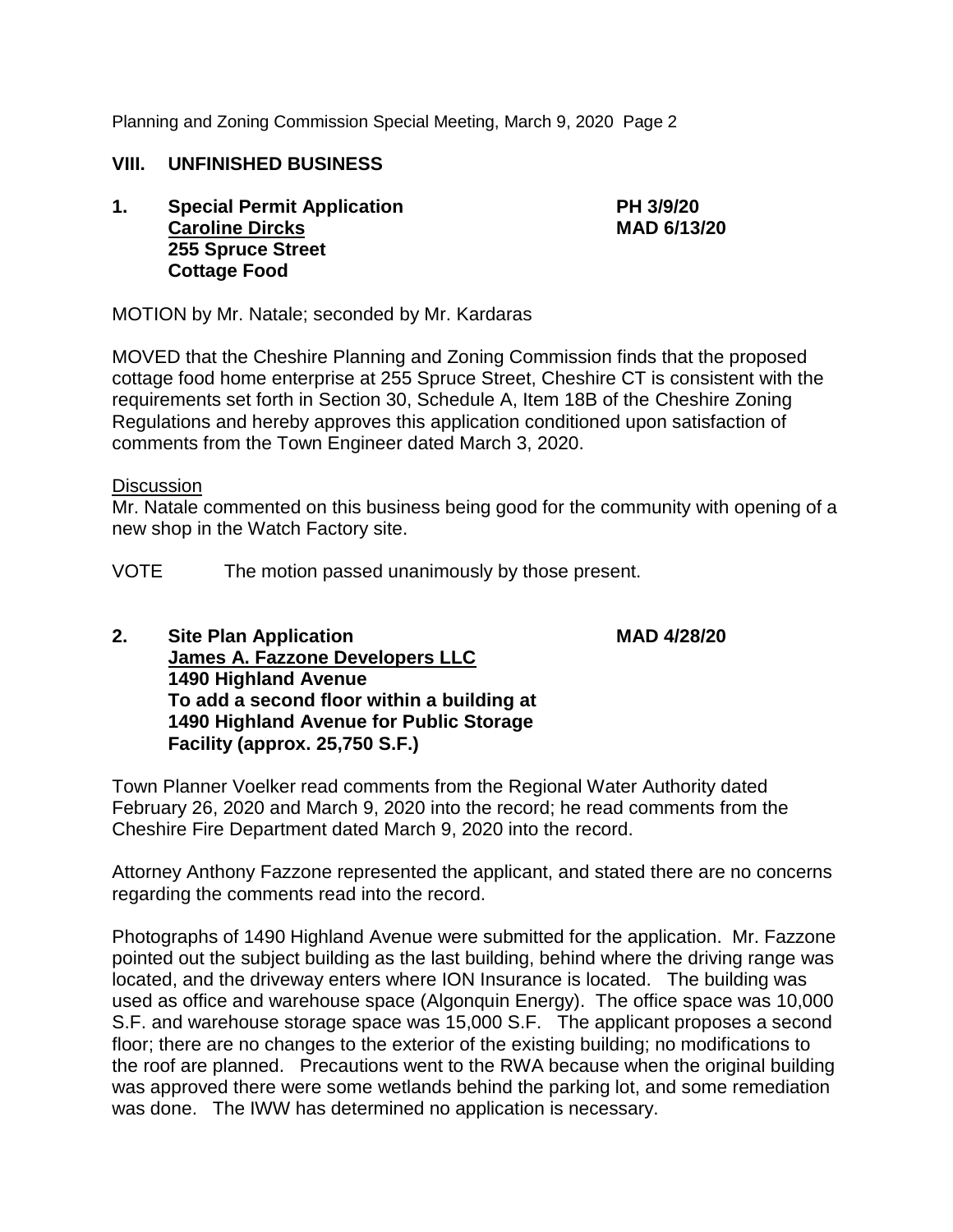Mr. Strollo asked about the interior height of this building, and if there are still loading docks in the rear.

There is enough for two floors, but Mr. Fazzone did not know the exact number. He said the building can be built to code. There are still loading docks and they will remain.

Regarding the storage facility, Mr. Natale asked about 24/7 security for after hours, and lighting staying the same.

Attorney Fazzone said it is likely someone will be on site but the building will be locked in the after hours. Exterior lighting will remain the same, and there is security lighting on the loading docks.

Mr. Brucato asked about outside parking and storage of vehicles.

The Commission was informed by Mr. Fazzone that will not be a component of what the applicant is offering. In addition to what is in the contract, the property is over the aquifer and RWA was notified. Pursuant to the aquifer regulations, RWA has the right to inspect as they see fit.

Mr. Natale asked if there is anything for remediation, i.e. gasoline or something hazardous on the site.

There will be fire suppressants, and Mr. Fazzone said the applicant is willing to talk to RWA and Fire Marshal to see what is appropriate for the building.

Mr. Voelker advised the building has a sprinkler system, and based on the terms of the agreement…for hazardous materials…the applicant would be responsible. The building was constructed in 2014.

MOTION by Mr. Dawson; seconded by Mr. Brucato.

MOVED that the Cheshire Planning and Zoning Commission finds that the proposed improvements to the existing building located at 1490 Highland Avenue, Cheshire CT, as shown on plants entitled "Proposed Self-Storage, Highland Avenue, Cheshire CT" are consistent with the requirements set forth within Section 41 Site Plans of the Cheshire Zoning Regulations, and hereby approves this application conditioned upon compliance with comments from the Cheshire Fire Department dated March 9, 2020.

VOTE The motion passed unanimously by those present.

Commissioner Dawson recused himself from the Clearview Farm Preserve LLC applications as he was not in attendance during the public hearings.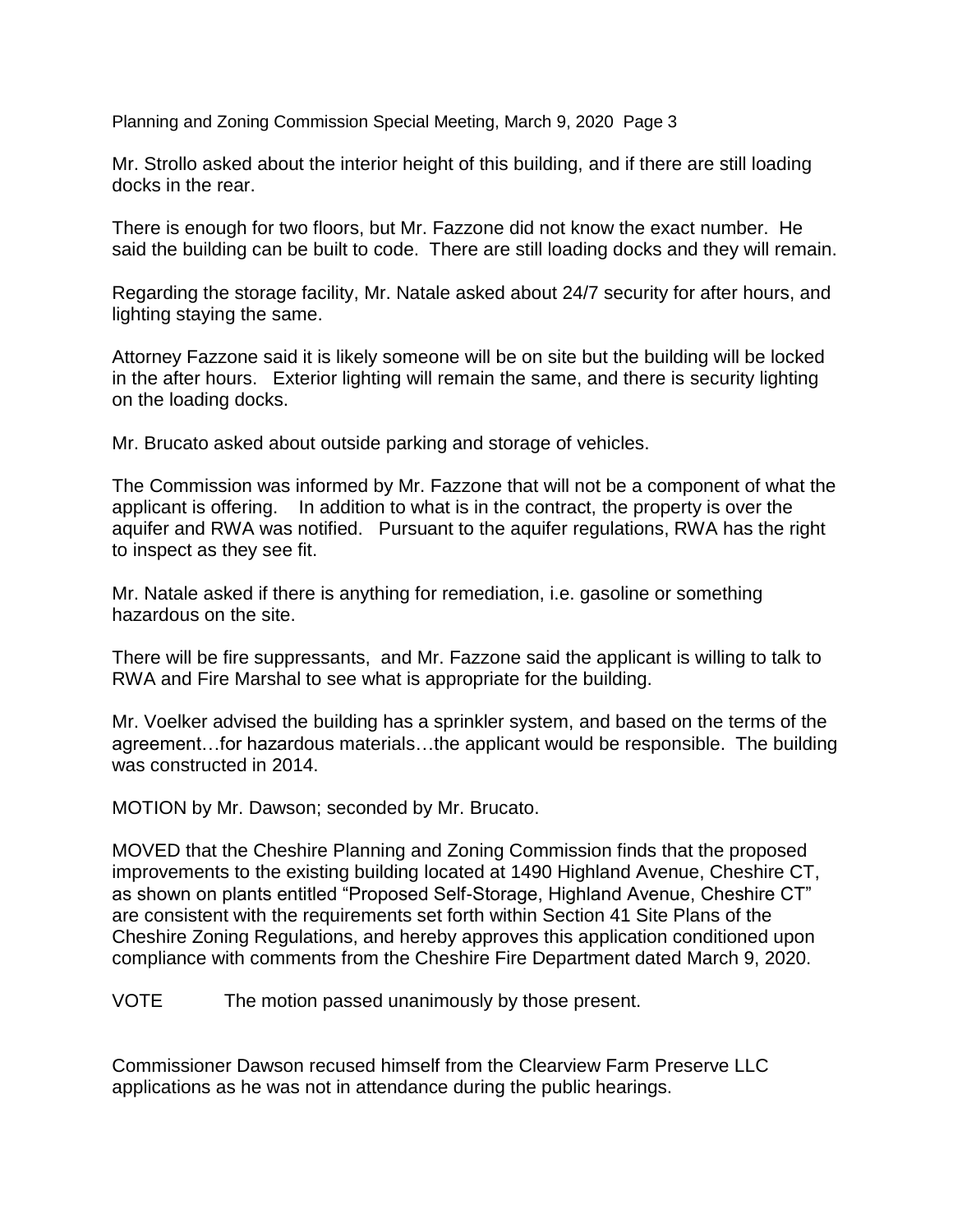Commissioner Selmont was the alternate member for these applications.

The Commission agreed to rearrangement of the Clearview Farm Preserve LLC applications on the agenda as follows: #5, #6, #4 and #3.

| 5. | <b>Waiver Request</b>              | PH 1/27/20  |
|----|------------------------------------|-------------|
|    | <b>Clearview Farm Preserve LLC</b> | PH 2/10/20  |
|    | 947 Cornwall Avenue Extension      | PH 2/24/20  |
|    | 25.3.2 to waive Subsection 9 under | MAD 4/29/20 |
|    | Section 25.5                       |             |

MOTION by Mr. Kardaras; seconded by Mr. Strollo.

MOVED that the Cheshire Planning and Zoning Commission finds that the proposed waiver of subsection 9 under Section 25.5 authorized by Section 25.3.2 of the Cheshire Zoning Regulations is warranted under the proposed development plans for Clearview Farms Preserve – Phase 2 as shown on a plan entitled "Site Development Plan, Clearview Farms Preserve – Phase 2, Single Family Residential Subdivision, 947 Cornwall Avenue, Cheshire CT", and hereby approves this application.

VOTE The motion passed 5-4; in favor – Kurtz, Kardaras, Linder, Strollo, Todisco; opposed – Brucato, Downes, Natale, Selmont.

| 6. | Earth Removal, Filling and/or Regrading | PH 1/27/20  |
|----|-----------------------------------------|-------------|
|    | <b>Clearview Farm Preserve LLC</b>      | PH 2/10/20  |
|    | <b>Cornwall Avenue Extension</b>        | PH 2/24/20  |
|    |                                         | MAD 4/29/20 |

MOTION by Mr. Kardaras; seconded by Ms. Downes.

MOVED that the Cheshire Planning and Zoning Commission finds that the proposed earth removal, filling and regrading for Clearview Farms Preserve - Phase 2 as shown on a plan entitled "Site Development Plan, Clearview Farms Preserve – Phase 2, Single Family Residential Subdivision, 947 Cornwall Avenue, Cheshire CT", amended through March 9, 2020 is consistent with the requirements of Section 25 (Earth Removal, Filling and Regrading) and hereby approves this application.

VOTE The motion passed 5-4; in favor – Kurtz, Kardaras, Linder, Strollo, Todisco; opposed – Brucato, Downes, Natale, Selmont.

| 4. | <b>Resubdivision Application</b>   | PH 1/27/20  |
|----|------------------------------------|-------------|
|    | <b>Clearview Farm Preserve LLC</b> | PH 2/10/20  |
|    | 947 Cornwall Avenue Extension      | PH 2/24/20  |
|    | 7 Lots, including existing house   | MAD 4/29/20 |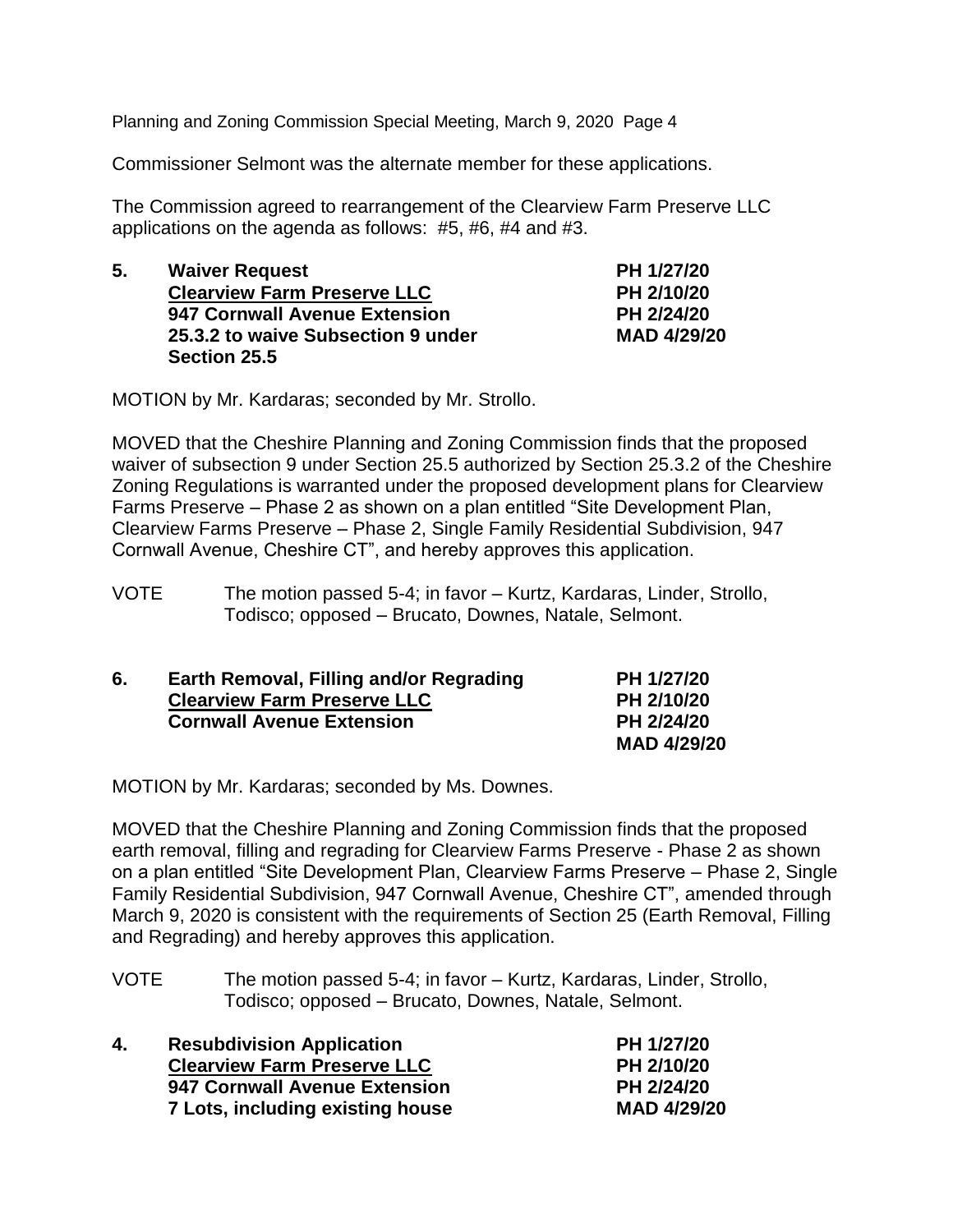MOTION by Mr. Kardaras; seconded by Mr. Todisco.

MOVED that the Cheshire Planning and Zoning Commission finds that the proposed resubdivision of 947 Cornwall Avenue, as shown on plans entitled "Site Development Plan, Clearview Farms Preserve – Phase 2, Single Family Residential Subdivision, 947 Cornwall Avenue, Cheshire CT", as amended through March 9,2020 are consistent with the requirements of the Cheshire Subdivision Regulations and the Cheshire Zoning Regulations, and hereby approves this application conditioned upon compliance with comments from the Cheshire Fire Department dated February 21, 2020, comments from the Town Engineer dated February 20, 2020, and comments from the Regional Water Authority dated January 28, 2020.

#### **Discussion**

Mr. Todisco stated he would vote in favor of this application. He commented on the Commission's review of applications, and the importance of the effect they have on people living around the project. There was testimony from the engineers that there would not be increased runoff from the subject property to the surrounding properties. The Town Engineering staff looked at this issue, asked additional questions about drainage, with responses from the applicant. Additional catch basins were required by the applicant for the cul de sac. Based on the evidence given to the Commission, Mr. Todisco sees no reason to believe there will be damage to surrounding property owners.

With regard to the importance of consideration of public safety, Mr. Todisco said with this project, Cornwall Avenue Extension is not a great road by any means. The increase in traffic is small, 40 trips a day per the traffic report, and this was known based on experience. The road can handle a slight increase in traffic. Section 6.2 of the regulations, Arrangement of Streets, was cited by Mr. Todisco. Based on some of the case law, there cannot be a requirement of changes or off-site improvements, or denial based on Section 6.2. Mr. Todisco disagrees with the "denial" and said the Commission could deny an application if it thought it was right. In the subject case, the project is consistent with the small amount of traffic, and Section .2 could not be used. This is not a great road, but fire trucks and police can get up this road. Mr. Todisco said the project meets the requirements of the regulations.

Mr. Linder stated that Cornwall Avenue Extension is not a road that is up to town standards for a road, and he has made many comments about the condition of this road. He submitted a letter to the Commission in which he asked (if the subject application is approved) that PZC send a letter to the Town Manager and Town Council Chairman requesting improvements to Cornwall Avenue Extension be included in the next capital budget. Mr. Linder reiterated this request to the Commission. Mr. Linder stated he would vote in favor of the application.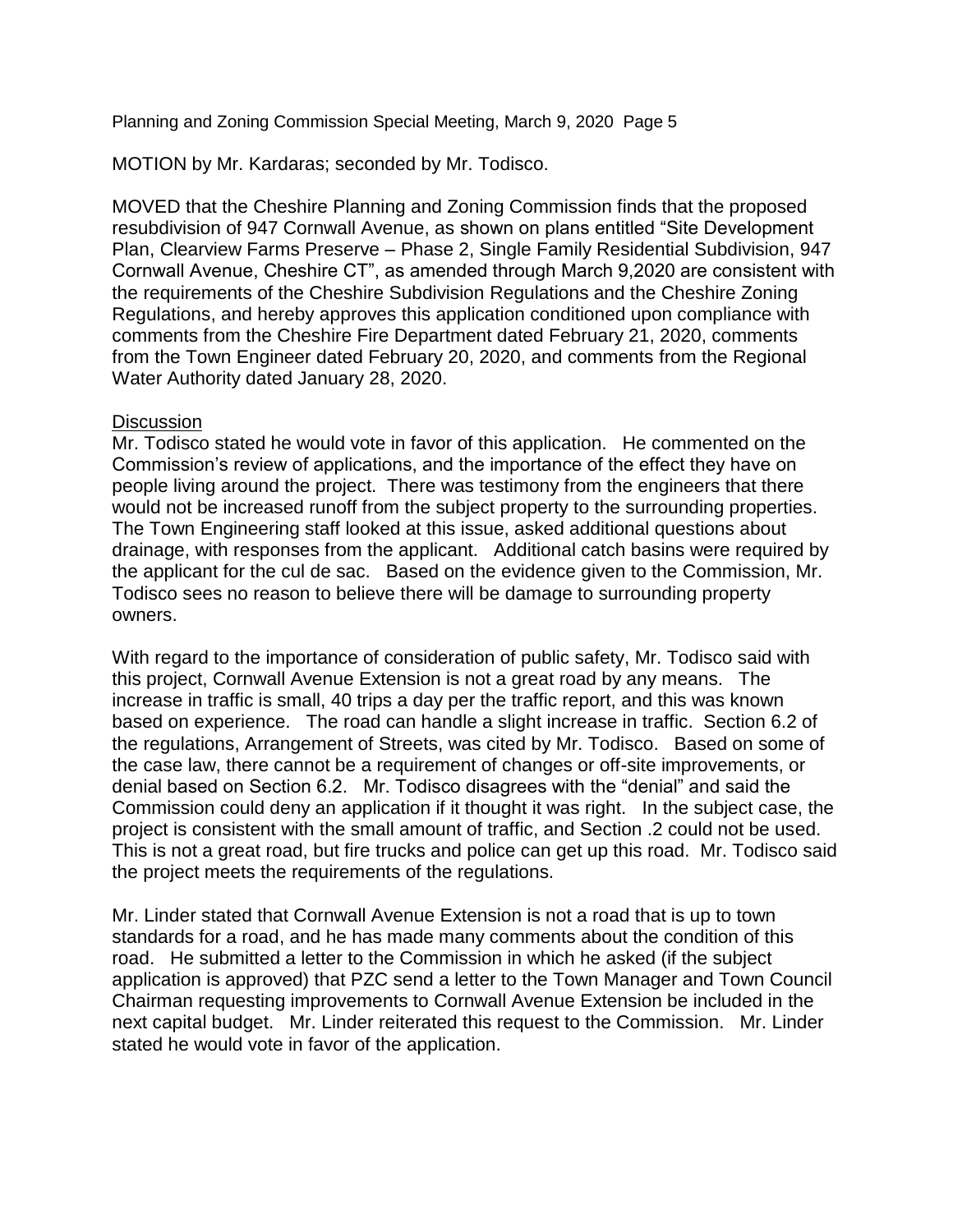With regard to the Commission sending a letter regarding Cornwall Avenue Extension, Mr. Voelker recommended this be a separate item on the next PZC agenda…and not be included in the motion for the subject application.

It was stated by Mr. Linder that the applicant should not be held responsible for off-site improvements. The fact that there is agreement this road is not capable or safe to serve this new development should be the responsibility of the town, not the applicant. This is why Mr. Linder supports sending a letter about Cornwall Avenue Extension to the Town Manager.

Chairman Kurtz will insure the letter about the road from PZC to the Town Manager and Town Council is an agenda item for the March 23<sup>rd</sup> meeting. Mr. Kurtz also commented on Cornwall Avenue Extension being a town road for many years, but not meeting the standards everyone believes a town road should meet. He said PZC cannot deny the right of the property owner to develop their land in any way that falls within the regulations. He will vote in favor of the application.

VOTE The motion passed 5-4; in favor – Kurtz, Kardaras, Linder, Strollo, Todisco; opposed – Brucato, Downes, Natale, Selmont.

| 3. | <b>Zone Map Change Petition</b>    | PH 1/27/20  |
|----|------------------------------------|-------------|
|    | <b>Clearview Farm Preserve LLC</b> | PH 2/10/20  |
|    | 947 Cornwall Avenue Extension      | PH 2/24/20  |
|    | <b>R-80 to R-20</b>                | MAD 4/29/20 |

MOTION by Mr. Kardaras; seconded by Mr. Strollo.

MOVED that the Cheshire Planning and Zoning Commission finds that the proposed zone change of a portion of 947 Cornwall Avenue, from Residential 80 (R80) to Residential 20 (R20), as shown on plans entitled "Proposed Zone Change Map, Clearview Farms Preserve – Phase 2, 947 Cornwall Avenue" Single Family Residential Subdivision, 947 Cornwall Avenue, Cheshire CT", is not in conflict with the 2016 Plan of Conservation and Development and will enable a consistent zoning designation on a proposed lot within the Clearview Farms Preserve – Phase 2 Subdivision and will not enable any increase in the density of this subdivision as the Commission takes note of the restriction on future subdivision offered by the applicant. Based upon these findings, the Commission hereby approves this application.

## **Discussion**

Mr. Strollo commented on the zone map change being clearly explained by staff and the applicant. He said it makes sense for everything to be in one zone.

VOTE The motion passed 8-1; Ms. Downes opposed.